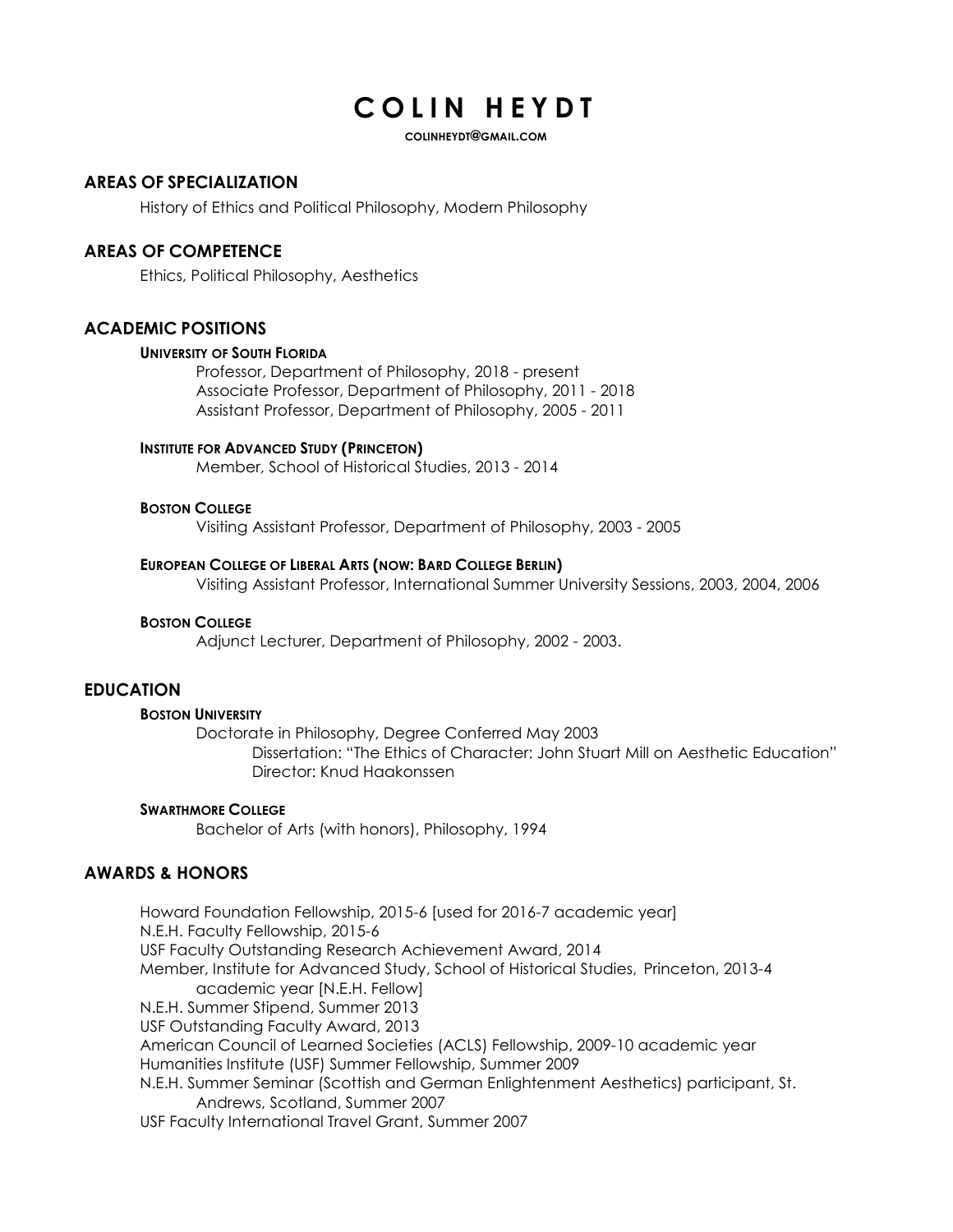Humanities Institute (USF) Summer Fellowship, Summer 2006 Junior Fellow, Institut für die Wissenschaften vom Menschen, Vienna, Austria, Fall 2001 Humane Studies Fellow, Institute for Humane Studies, 2000, 2001 Teaching Fellowship, Boston University, 2000-2001 Presidential Fellowship, Boston University, 1996-2000

# PUBLICATIONS

#### **BOOKS**

- Moral Philosophy in Eighteenth-Century Britain: God, Self, and Other (Cambridge: Cambridge University Press, 2017)
	- Reviewed in: Journal of the History of Philosophy, Notre Dame Philosophical Reviews, Journal of Scottish Philosophy
- John Stuart Mill, Utilitarianism, edited with introduction and appendices (Peterborough, Ontario: Broadview Press, 2010)
- Rethinking Mill's Ethics: Character and Aesthetic Education (London: Continuum [now Bloomsbury] Press, 2006)
	- Reviewed in: Notre Dame Philosophical Reviews

#### EDITED JOURNAL ISSUE

 Special Issue on Practical Ethics in Eighteenth Century Scotland, Journal of Scottish Philosophy, vol. 10, no. 1 (Spring 2012)

#### **ARTICLES**

- "Hume's Innovative Taxonomy of the Virtues" in Jacqueline Taylor, ed., Reading Hume on the Principles of Morals: Essays on the Second Enquiry (Oxford: Oxford University Press, forthcoming)
- "The Problem of Natural Religion in Smith's Moral Thought," Journal of the History of Ideas, Vol. 78, no. 1 (January 2017), 73-94
- "Self-Ownership and Moral Relations to Self in Early Modern Britain," History of European Ideas, vol. 42, no. 2 (2016), 222-242
- "Moral Philosophy: Practical and Speculative" (with Aaron Garrett) in Aaron Garrett and James Harris, eds., Scottish Philosophy in the Eighteenth Century, Volume 1: Morals, Politics, Art, Religion (Oxford: Oxford University Press, 2015), 77-130 [28,000 words]
- "Utilitarianism Before Bentham" in Ben Eggleston and Dale Miller, eds., The Cambridge Companion to Utilitarianism (Cambridge: Cambridge University Press, 2014), 16-37
- "Practical Ethics" in James Harris, ed. The Oxford Handbook of British Philosophy in the Eighteenth Century (Oxford: Oxford University Press, 2013), 369-389
- "Practical Ethics in Eighteenth Century Scotland," Introduction for Special Issue on Practical Ethics, Journal of Scottish Philosophy, vol. 10, no. 1 (Spring 2012)
- "Mill, Life as Art, and Problems of Self-Description in an Industrial Age" in Ben Eggleston, Dale Miller, and David Weinstein, eds., John Stuart Mill and the Art of Life, (Oxford: Oxford University Press, 2010), 264-299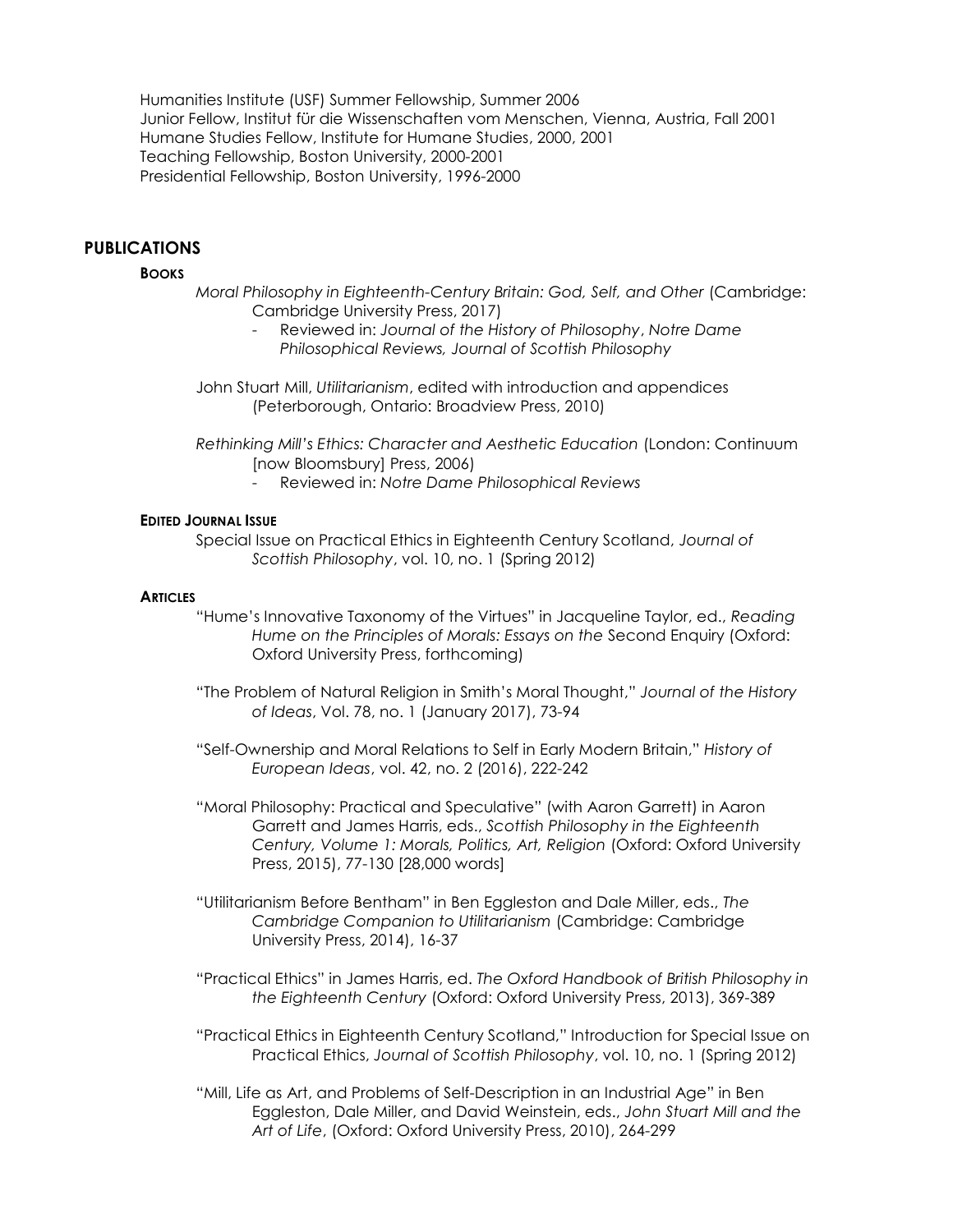- "Hutcheson's Short Introduction and the Purposes of Moral Philosophy," History of Philosophy Quarterly, vol. 26, no. 3 (July 2009), 293-312
- "'A Delicate and an Accurate Pencil': Adam Smith, Description, and Philosophy as Moral Education," History of Philosophy Quarterly, vol. 25, no. 1 (Jan. 2008), 57-74

 Reprinted in W. Robison and D. Suits, New Essays in Adam Smith's Moral Philosophy (Rochester, NY: R.I.T. Press, 2012), 211-228.

- "Relations of Literary Form and Philosophical Purpose in Hume's Four Essays on Happiness," Hume Studies, vol. 33, no. 1 (April 2007), 3-19
- "Mill, Bentham, and 'Internal Culture'," British Journal for the History of Philosophy, vol. 14, no. 2 (May 2006), 275-302
- "Narrative, Imagination, and the Religion of Humanity in Mill's Ethics," Journal of the History of Philosophy, vol. 44, no. I (Jan. 2006) 99-115
- "Perfection and Immortality: The Aesthetic Turn in Mill's Ethics," in On Religion and Politics, Patrick Kernahan and Carla Lovett, eds., (Vienna: IWM Junior Visiting Fellow's Conferences Vol. 13, 2004)

#### BOOK REVIEWS

- Review of Henry Home (Lord Kames), Principles of Equity, edited by Michael Lobban (Indianapolis: Liberty Fund, 2014), in Journal of Scottish Philosophy, Volume 13 (2015).
- Review of Paul Russell, The Riddle of Hume's Treatise: Skepticism, Naturalism, and Irreligion (Oxford: Oxford University Press, 2008), in Journal of the History of Philosophy, Vol. 48, No. 3 (July 2010), 401-2
- Review of Goldie and Wokler (eds.) The Cambridge History of Eighteenth Century Political Thought, Haakonssen (ed.) The Cambridge History of Eighteenth Century Philosophy, and Mazza and Ronchetti (eds.) New Essays on David Hume, in Eighteenth-Century Scotland No. 22 (Spring 2008)

#### OTHER PUBLICATIONS

- "Charles Gildon" for Ethics of Suicide Digital Archive (University of Utah/Oxford University Press, 2016)
- "Natural Law in Modern Philosophy" for the Routledge Encyclopedia of Philosophy (2015)
- "John Stuart Mill," Internet Encyclopedia of Philosophy (2006), 12,000 words Translated into Portuguese and Republished in Theoria – Revista Electronica de Filosofia, vol. IV, no. 16, 2014.
- "Loss of Cell Cycle Control in Apoptotic Lymphoblasts of the Bursa of Fabricius," Paul E. Neiman, Catherine Blish, Colin Heydt, Gilbert Loring, and Sandra J. Thomas. Molecular Biology of the Cell, Vol. 5, 763-772, July 1994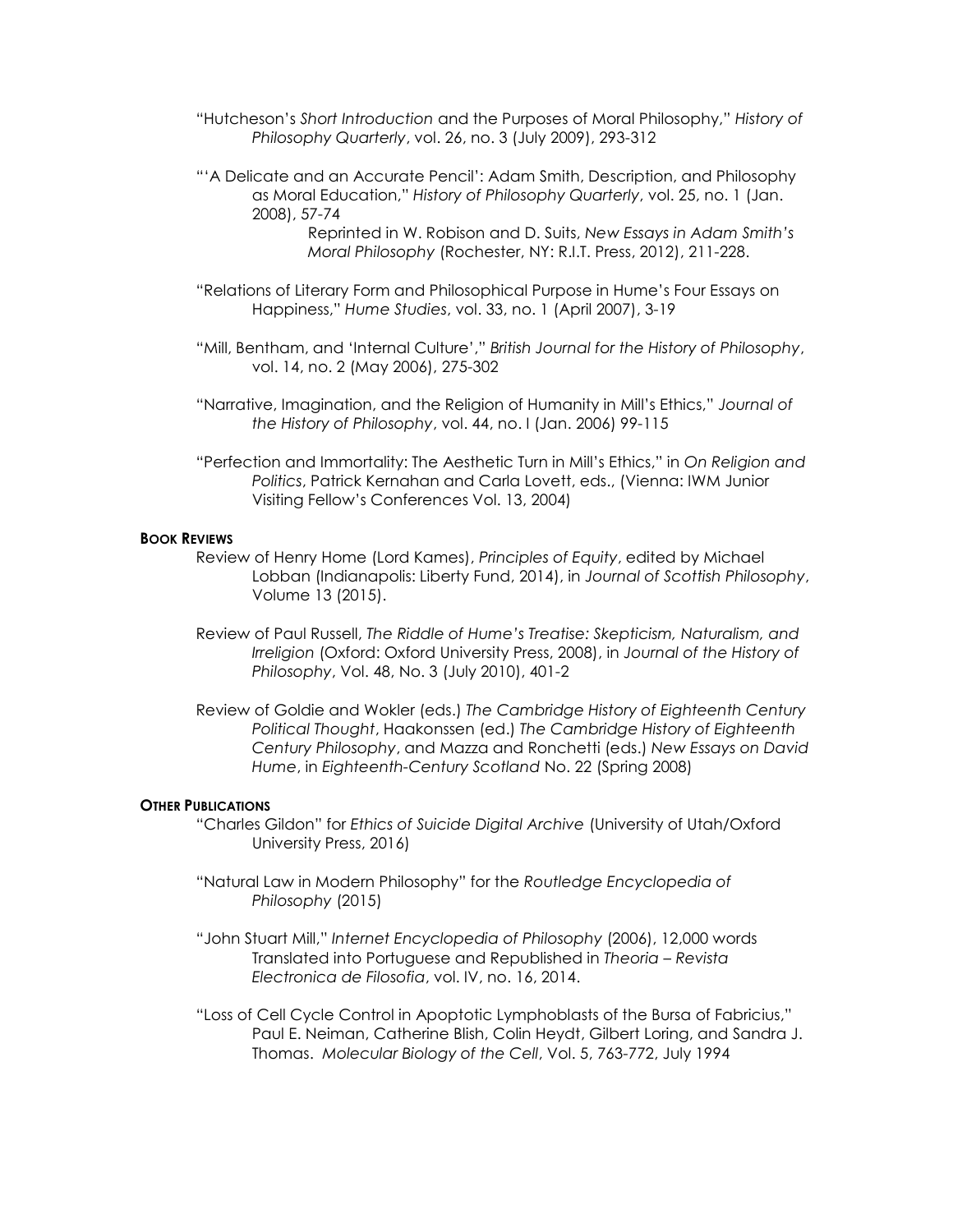## **PRESENTATIONS**

- "Why not Polygamy? Natural Law and the Family" Eastern APA, Invited Session on "Sex, Marriage, and Family in Medieval and Early Modern Philosophy," Savannah, January 3-6, 2018
- "Why not Polygamy? Natural Law and the Family" Southeastern Seminar on Early Modern Philosophy, University of South Florida, March 9-11, 2017
- "Contextualizing Hutcheson's Academic Moral Philosophy," Conference on Hutcheson: Philosophy and Context, University of Lausanne, September 23-24, 2016 (invited)
- "Back to Scholasticism? Hutcheson's academic writings," Conference on Scottish Philosophy before the Enlightenment, Princeton Theological Seminary, March 11- 13, 2016
- "Seventeenth Century Scottish Ethics," Conference on Common Sense and Enlightenment, Princeton Theological Seminary, March 13-15, 2015 (invited)
- "The Significance of Hume's Use of the Concept of Virtue in Early Modern Context" at Hume Society Conference, Portland, OR, July 22-26, 2014
- "The Problem of Natural Religion in Smith's Moral Thought," New York City Workshop in Early Modern Philosophy, Fordham University, March 22-23, 2014
- "The Problem of Natural Religion in Smith's Moral Thought," Invited Talk, Conference on Religion in the Scottish Enlightenment, Princeton Theological Seminary, March 13- 15, 2014 (invited)
- "'Life, Liberty, and the Pursuit of Happiness': Natural Rights in the Eighteenth Century," CUNY Brooklyn, February 25, 2014 (invited)
- "Hume's Use of the Concept of Virtue in Early Modern Context," Swarthmore College Philosophy Department Colloquium, December 2, 2013 (invited)
- "'Life, Liberty, and the Pursuit of Happiness': Natural Rights in the Eighteenth Century," King's College public lecture, Wilkes-Barre, PA, November 12, 2013 (invited)
- "Relating Duties, Rights, and Virtues: The Structure of Eighteenth Century Scottish Practical Ethics" seminar at the Institute for Advanced Study (Princeton), November 6, 2013 (invited)
- "Hume and His Contemporaries on the Moral Significance of Self," Hume Society session, Eastern APA, December 30, 2012 (invited)
- "Duties to Self and the Moral Significance of Self-Harm in Early Modern British Moral Philosophy," From Natural Law to Human Rights Conference, University of Sussex, October 12-13, 2012 (invited)
- "Rhetoric and the History of Philosophy," Keynote Talk at 13<sup>th</sup> Boston College Graduate Student Conference, March 30-31, 2012 (invited)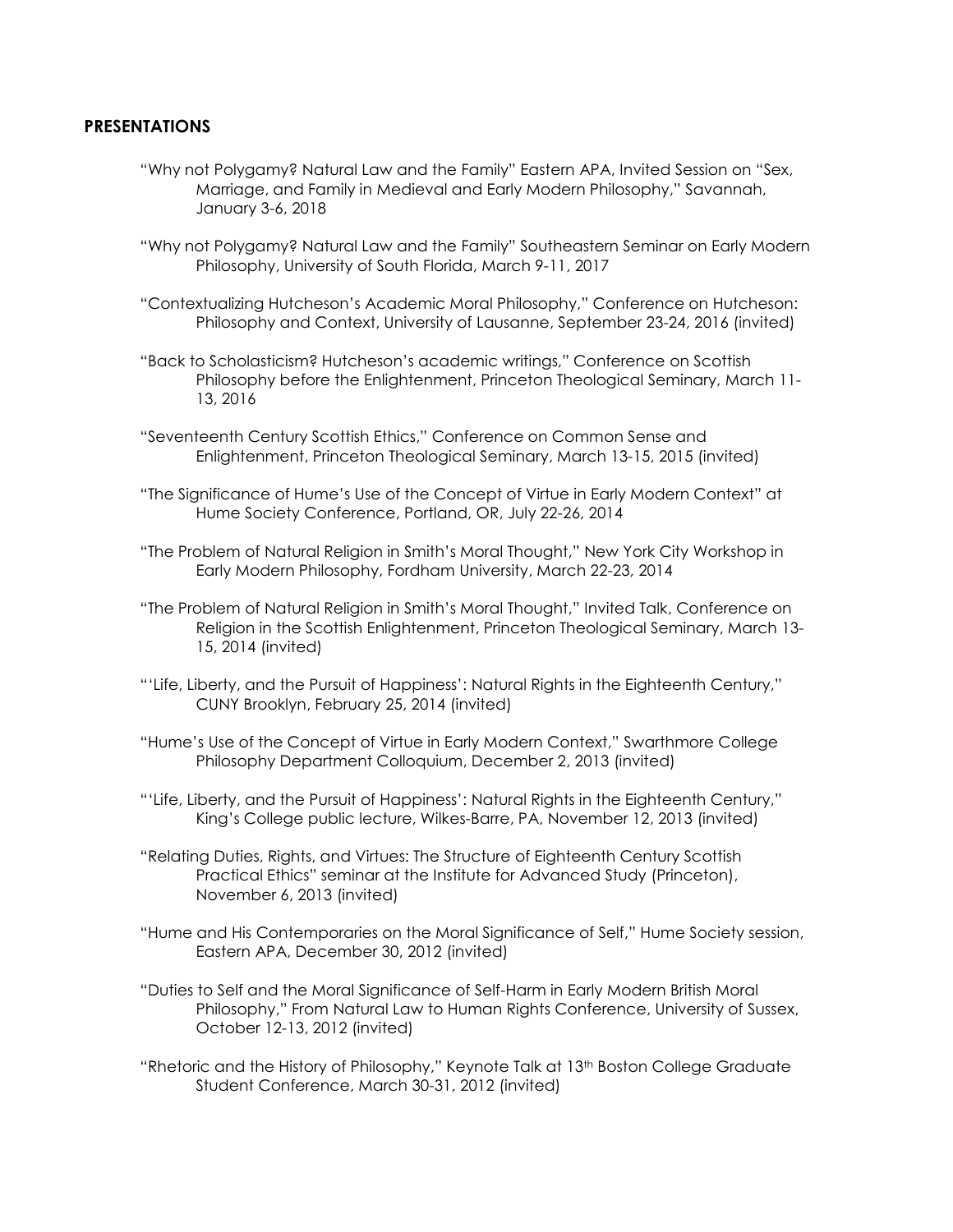- "Hume's Innovative Taxonomy of the Virtues," Conference on Reading Hume on the Principles of Morals, University of San Francisco, April 29-30, 2011 (invited)
- Comment on Michael Gill's "Benevolence and Promises to Highwaymen: Moral Pluralism in Smith's Theory of Moral Sentiments," Central APA, Minneapolis, MN, March 31, 2011 (invited)
- "'Where men judge of things by their natural, unprejudiced reason': Hume and His Contemporaries on the Virtues," 2nd Princeton International Symposium on Scottish Philosophy, Princeton Theological Seminary, June 24-27, 2010
- "Human Rights: An Early Modern Perspective," at Agnes Scott College, March 29, 2010 (invited)
- "The Problem of Prudence in Eighteenth Century British Moral Philosophy," Plenary Talk at Conference on Scottish Practical Ethics, Princeton Theological Seminary, March 12-14, 2010 (invited)
- "'Where men judge of things by their natural, unprejudiced reason': Hume and His Contemporaries on the Virtues," Southwest Seminar in Early Modern Philosophy, University of New Mexico, February 27-28, 2010
- "Contextualizing Hume as a Practical Moralist" at 36th Annual International Hume Conference, Halifax, Nova Scotia, August 2-6, 2009
- "Practical Ethics and 18th Century British Moral Philosophy" at Pacific Northwest/Western Canada Seminar in Early Modern Philosophy, Simon Fraser University, October 18- 19, 2008
- "Hutcheson's Short Introduction and the Purposes of Moral Philosophy" at conference on Philosophy and Its History, University of South Florida, November 16-18, 2007 (invited)
- "Hutcheson's Short Introduction and the Purposes of Moral Philosophy" at 4th International Reid Symposium, Princeton Theological Seminary, September 7-9, 2007
- "Hume as Practical Moralist: Therapeutic Relations of Form and Content in the Four Essays on Happiness" at 34th International Hume Conference, Boston University, August 7- 12, 2007
- "Hume as Practical Moralist: Therapeutic Relations of Form and Content in the Four Essays on Happiness" at Twelfth International Enlightenment Congress, Montpellier, France, July 8-15, 2007
- "'A Delicate and an Accurate Pencil': Adam Smith, Description, and the Practical Purposes of Ethics" at Pacific Northwest/Western Canada Seminar in Early Modern Philosophy, Lewis & Clark College, March 9-11, 2007
- "'A Delicate and an Accurate Pencil': Adam Smith, Description, and the Practical Purposes of Ethics" at A Conference on Adam Smith's The Theory of Moral Sentiments, Rochester Institute of Technology, May 4-6, 2006
- "Self-centeredness: A Study in Problems of Ethical Perception" at 56th Annual Northwest Philosophy Conference, Bellevue Community College, October 8-9, 2004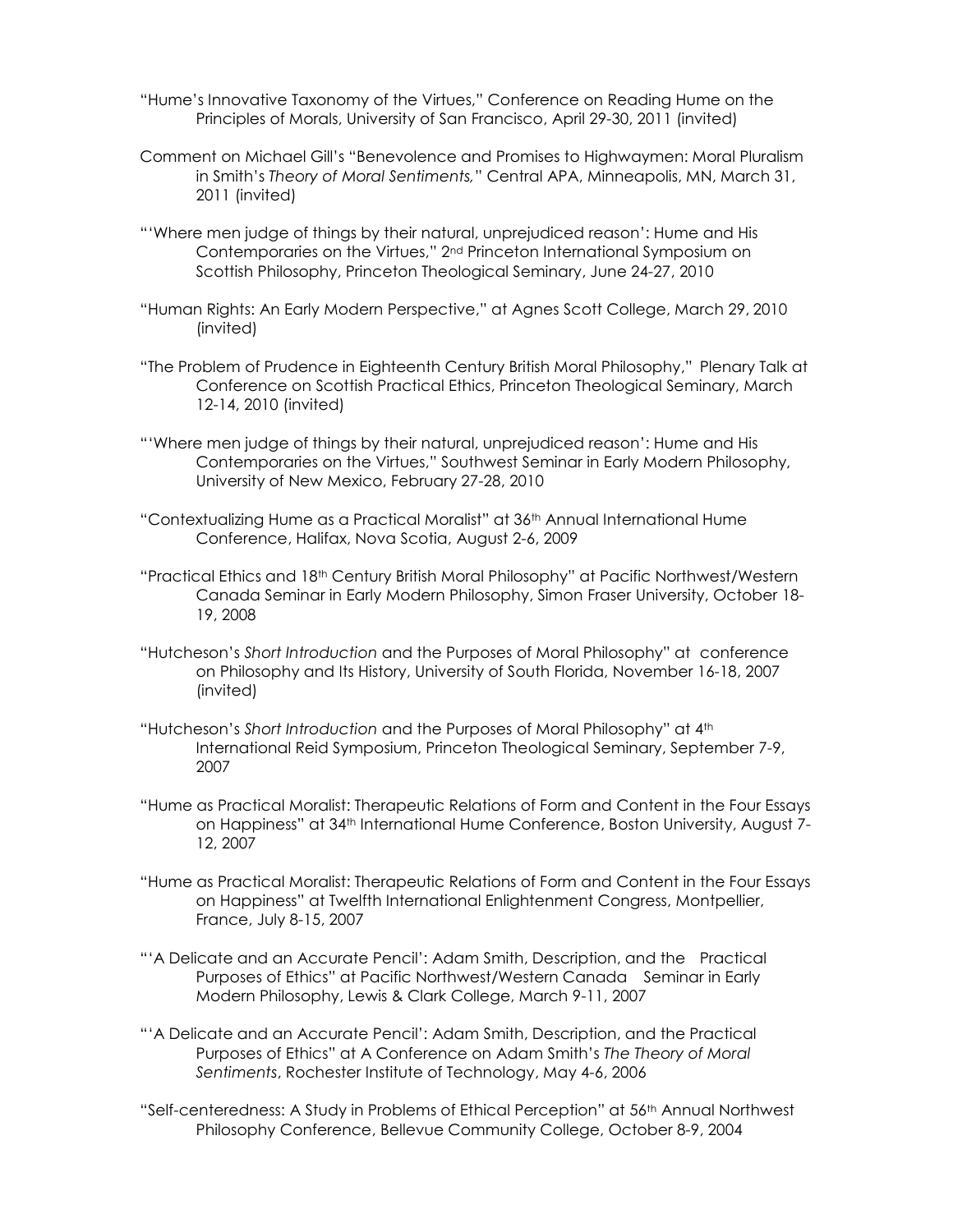- "Self-centeredness: A Study in Problems of Ethical Perception" at Special Conference on Values: Values, Rational Choice, and the Will, University of Wisconsin, Stevens Point, April 1-3, 2004
- "The Internal Culture of the Affections in the Philosophy of John Stuart Mill" at Boston University, Graduate Student Paper Series, April 12, 2002
- "Perfection and Immortality in Mill's Ethics" at Institut fuer die Wissenschaften vom Menschen, Vienna, Austria, Junior Fellows Conference, Dec. 13, 2001
- "Ethical Perception" at Institut fuer die Wissenschaften vom Menschen, Vienna, Austria, Nov. 14, 2001
- "The Ideal of Democracy," at Boston College, graduate student conference on Problems of Democracy, April 29, 2000

## **TEACHING**

#### UNIVERSITY OF SOUTH FLORIDA

Blame and Blameworthiness (graduate seminar) Early Modern Natural Rights Theories (graduate seminar) The British Moralists from Shaftesbury to Hume (graduate seminar) Eighteenth Century Aesthetics (graduate seminar) Scottish Enlightenment Ethics (graduate seminar) Modern Political Philosophy Modern Philosophy Early Modern Philosophy Late Modern Philosophy Contemporary Ethical Theory Contemporary Moral Issues Introduction to Ethics Hume (graduate directed study) Manners and Morality (graduate directed study) Sympathy and Reader Response in Aesthetics (graduate directed study) Herbert Spencer (graduate directed study) Smith's The Theory of Moral Sentiments (undergraduate directed study)

#### BOSTON COLLEGE

Philosophy of the Person: Cruelty and Compassion Philosophy of the Person: Knowledge and Living Well Philosophy of the Person: Ethical Awareness Philosophy of the Person: Anger and the Self

#### EUROPEAN COLLEGE OF LIBERAL ARTS

International Summer University: Interdisciplinary Great Books program

## BOSTON UNIVERSITY

History of Ethics

## **SERVICE**

#### **DEPARTMENT**

Dissertation Committees (Daniel Collette [defended 3/16], Matthew Dee, Michael Funke [co-major professor; defended 11/14], Jeff Hinzmann, Lillian King,